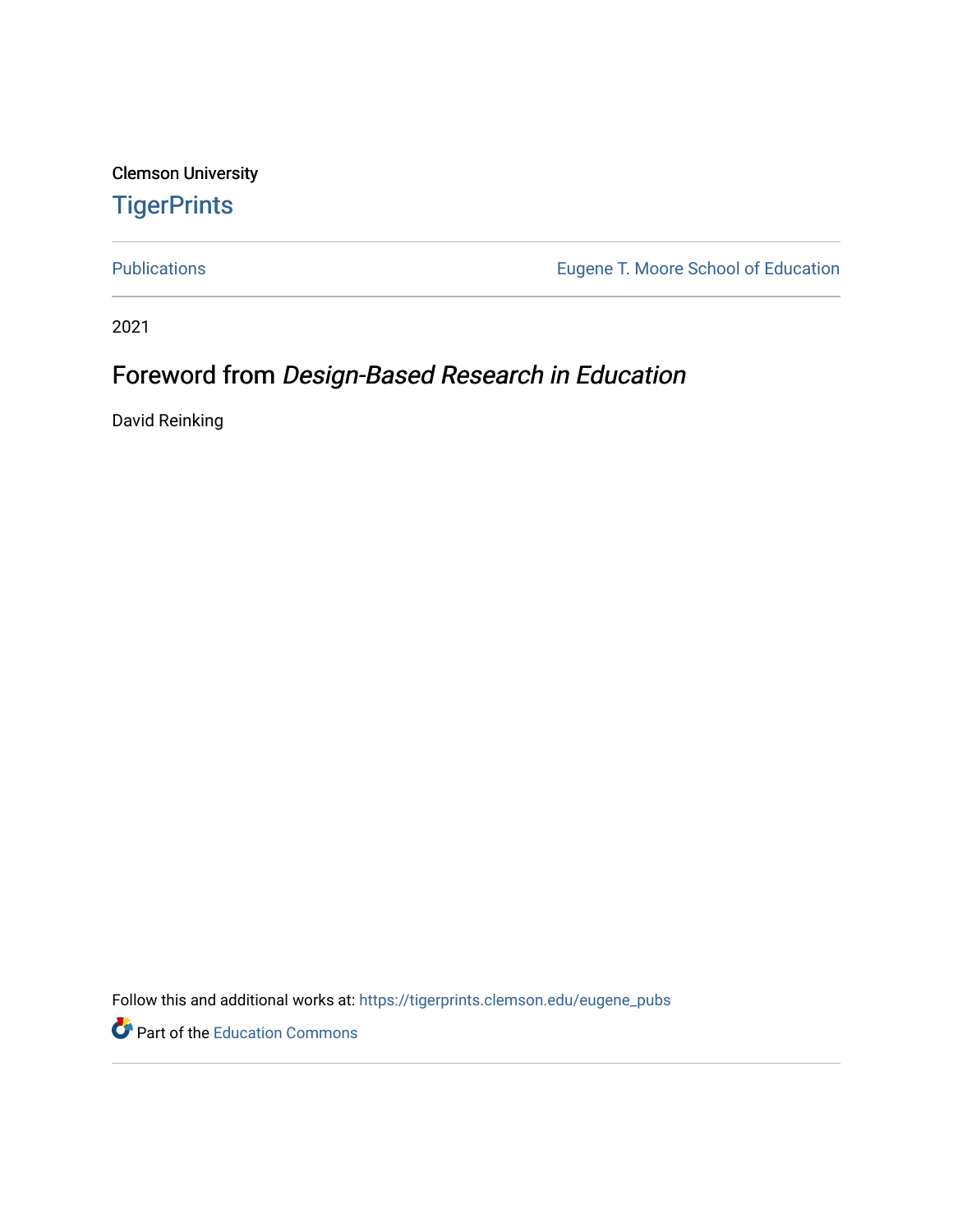# Foreword

A casual stroll through the history of education research may be an informative backdrop for this welcome book and for contextualizing its contribution to designbased research (DBR). Entwined with that history, and I hope also enlightening to readers, is my personal journey as an education researcher interested in literacy who was attracted to DBR shortly after its origins among education researchers in the early 1990s. These histories, the field's and mine, reveal a rationale and justification for DBR and its place within the current landscape of education research. They also illustrate why DBR continues to attract more researchers, to expand the range of its application, and to continue its steady move into the mainstream of education research.

Historically, the major players and relevant developments of what is now the field of education research emerged at the turn of the 19th and 20th centuries.<sup>1</sup> A young John Dewey was already a central figure. His was the iconic voice of progressive education and American pragmatism, and he wrote prolifically, and with deft clarity, about educational practice and research. To Dewey, there was no separation between practice and research. Knowledge isolated from educational practice was inert. To be useful, he argued, knowledge fluidly evolves from and is absorbed into practice.2

<sup>&</sup>lt;sup>1</sup>For a more detailed account of the much condensed and simplified historical account here, see Lagemann (2000).

<sup>2</sup> For a detailed explication of Dewey's views of research and practice, see Biesta and Burbules (2003).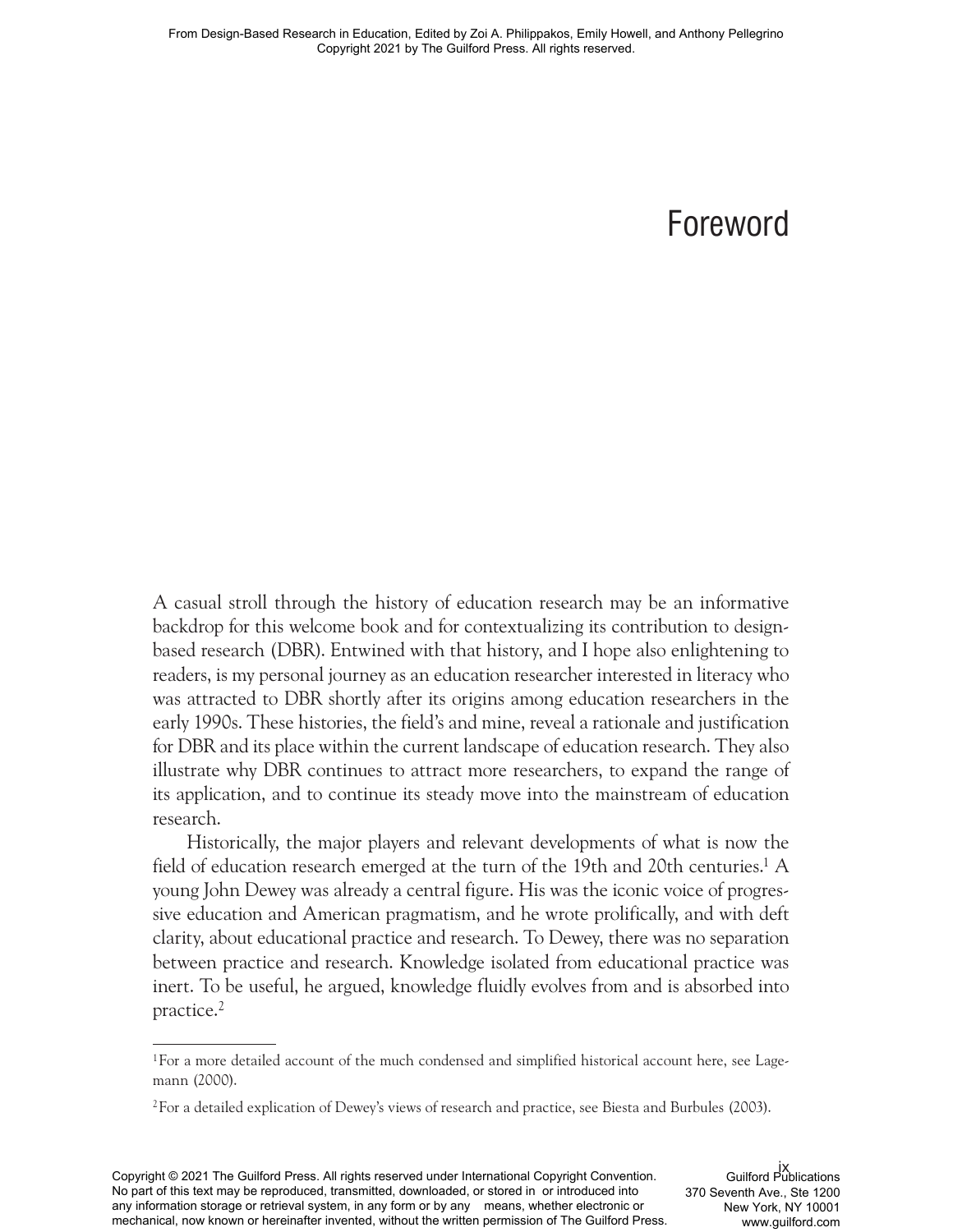#### x *Foreword*

In his early years at the University of Chicago, Dewey was given the reins of the University's laboratory school along with his wife, Alice, who served as a teacher and principal. The school became a testing ground for their progressive vision of child- centered instruction and their commitment to instilling democratic ideals. Historical accounts suggest that these lofty ideals met the hard realities of day-today instruction, and the school was not an unmitigated success. Yet, confronting the inevitable challenges of implementing their vision no doubt honed Dewey's thinking and understanding, as did his close professional relationships with the laboratory school's teachers. Throughout his career, for Dewey, practice was research, and research was practice.

Moving to Teachers College, Columbia University in 1904, where he would remain a professor of philosophy until his retirement almost three decades later, Dewey walked the same hallways with another iconic figure in education research: Edward L. Thorndike. Thorndike, though younger, was already an accomplished scholar when Dewey arrived. He was well on his way to making a name for himself as a psychologist interested in education, and his accomplishments during a long career have led many to identify him as the founder of educational psychology.

But his views about research's role in education and its practice couldn't have been more different from Dewey's. Research in education, Thorndike argued, should be scientific and modeled after the experimental research and statistical analyses in the physical sciences and in basic psychological research. Scientific studies, conducted in a laboratory under carefully controlled conditions gathering quantitative data analyzed statistically, would, he believed, provide scientific guidance for educational practice. Furthermore, he argued, education research and scholarship would not be taken seriously until it adopted a scientific approach— a point of view that some contemporary critics have characterized pejoratively as "physics envy." Regrettably, Thorndike was also an elitist who saw researchers (then, invariably white men) as intellectually superior, and teachers of children (then, invariably women) as lower-level technicians who should follow the dictates of psychological research.3 He is also reported to have advised his doctoral students that they should not waste their time in schools. A laboratory was their professional home.

As any education researcher of my generation knows, Thorndike's views triumphed over Dewey's for decades,<sup>4</sup> although not entirely intact. Like others pursuing a PhD in education during the early 1980s, my doctoral program was designed to prepare (one might even say indoctrinate) me to become a researcher in the

<sup>&</sup>lt;sup>3</sup> In July 2020, Thorndike Hall at Columbia University, named 50 years ago to commemorate his accomplishments, was renamed because of his support of eugenics and his racist, sexist, and anti- Semitic views (see *www.tc.columbia.edu/articles/2020/july/important- announcement- from- the- president— chair- ofthe- board- of- trustees*).

<sup>4</sup> Due in some measure to the fact that his son (Robert L.) and grandson (Robert M.) followed in his footsteps, keeping his legacy alive.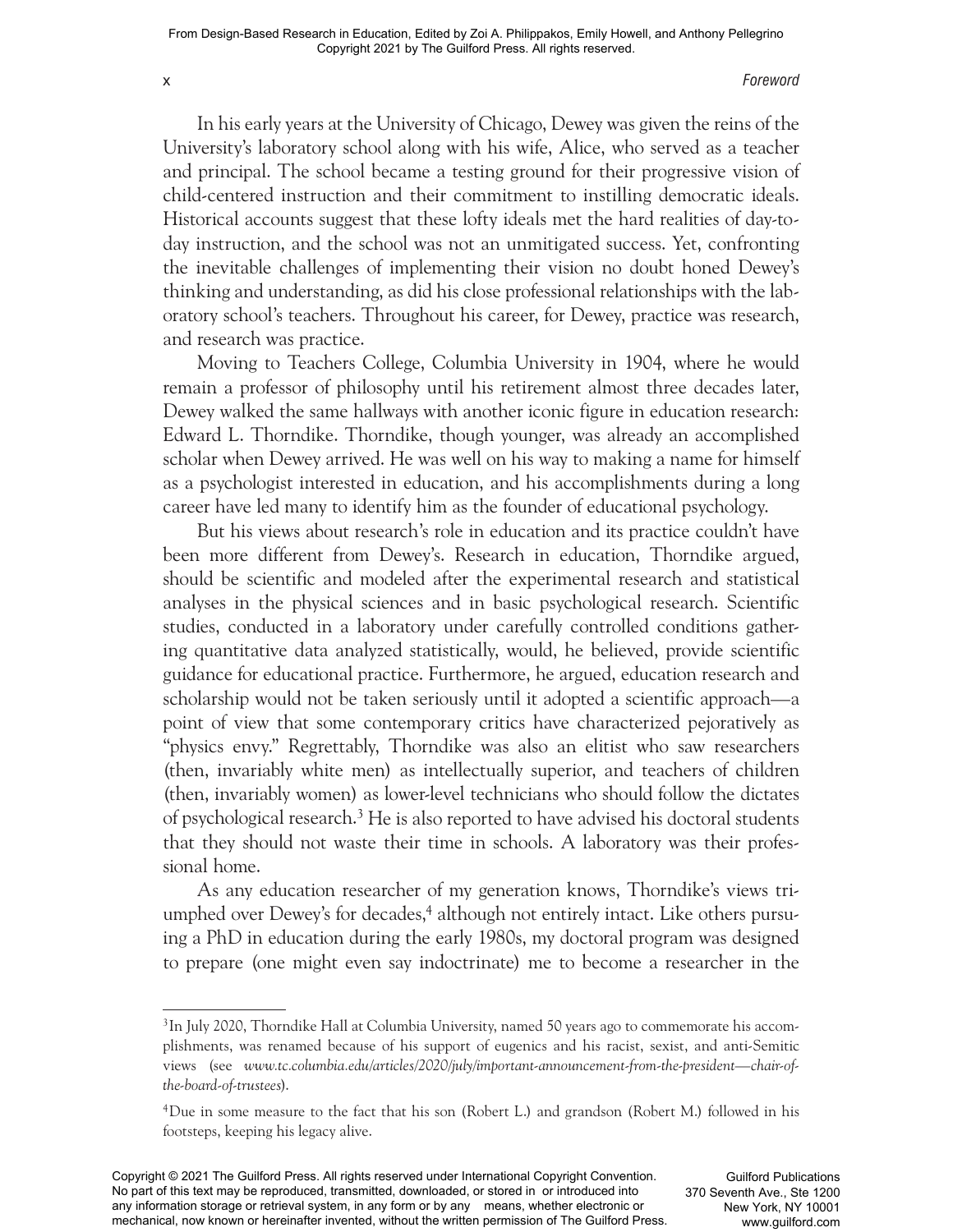#### *Foreword* xi

scientific mold Thorndike envisioned, but with some key differences. There was an increasing number of women professors and doctoral students, most of us had been classroom teachers, and we at least occasionally did research in schools. Consequently, like my fellow doctoral students, I enrolled in a bevy of courses on statistics, experimental design, and assessment. We didn't always work literally in laboratories (although, as a research assistant, one of my responsibilities was to use sophisticated equipment that collected eye-movement data while "subjects" read texts), but the laboratory was metaphorically how my professors and fellow students approached education research, even in schools. And, I must confess that I was developing a professional aloofness that made me even more an interloper in the classrooms that I *used* for my research. For the first 10 years or so of my career as a university professor and researcher, I dutifully embraced that paradigm with enough success to receive tenure and eventually promotion to the rank of professor.

Then, as occasionally happens when one obtains that level of professional security, and presumably maturity, I began to reflect more deeply on the research methods I had been taught and had used. One event, in particular, was akin to a conversion experience. A conventional experiment I was conducting in a middle school with several doctoral students went disappointingly awry. For example, just before we were to initiate the intervention into a treatment classroom, the school principal decided to move a cohort of academically challenged students into the class. That decision made perfect sense because the teacher was one of the most experienced and successful teachers in the school. But it was disturbingly problematic for our experimental design and statistical analysis. Then, during the intervention, when teachers in the control classrooms decided that the treatment intervention was too appealing to resist, they decided to do it as well, which also undermined the scientific integrity of our experiment.

But, the moment of conversion came during a debriefing with the doctoral students, essentially a "wake" for our failed experiment. During the discussion, we discovered that we had learned much about our intervention, just not in quantifiable terms that could fit reliably into our statistical analysis. For example, it seemed significant that the teachers in the control condition couldn't wait to use it. Then, one of the doctoral students said something I'll never forget. Offered in a spirit of consolation, the student said, "The problem is that the teacher is a nuisance variable." We all paused and looked at each other. That was true in an experimental, statistical sense, but it seemed irreverent. We had all been teachers. Did we conceptualize our former classroom teaching lives that way? What did it say about our research if a teacher was in any sense a nuisance? Shortly thereafter, I read an article in *Educational Researcher* (Newman, 1990) that resonated perfectly with the intellectual and emotional turmoil I was starting to feel. It was my introduction to DBR. But, more history is needed to fully grasp DBR's unique niche in the landscape of education research and why I was attracted to it.

The conceptual appearance of DBR in the early 1990s was preceded by a higherprofile challenge to the use of quantitative experimental methods in education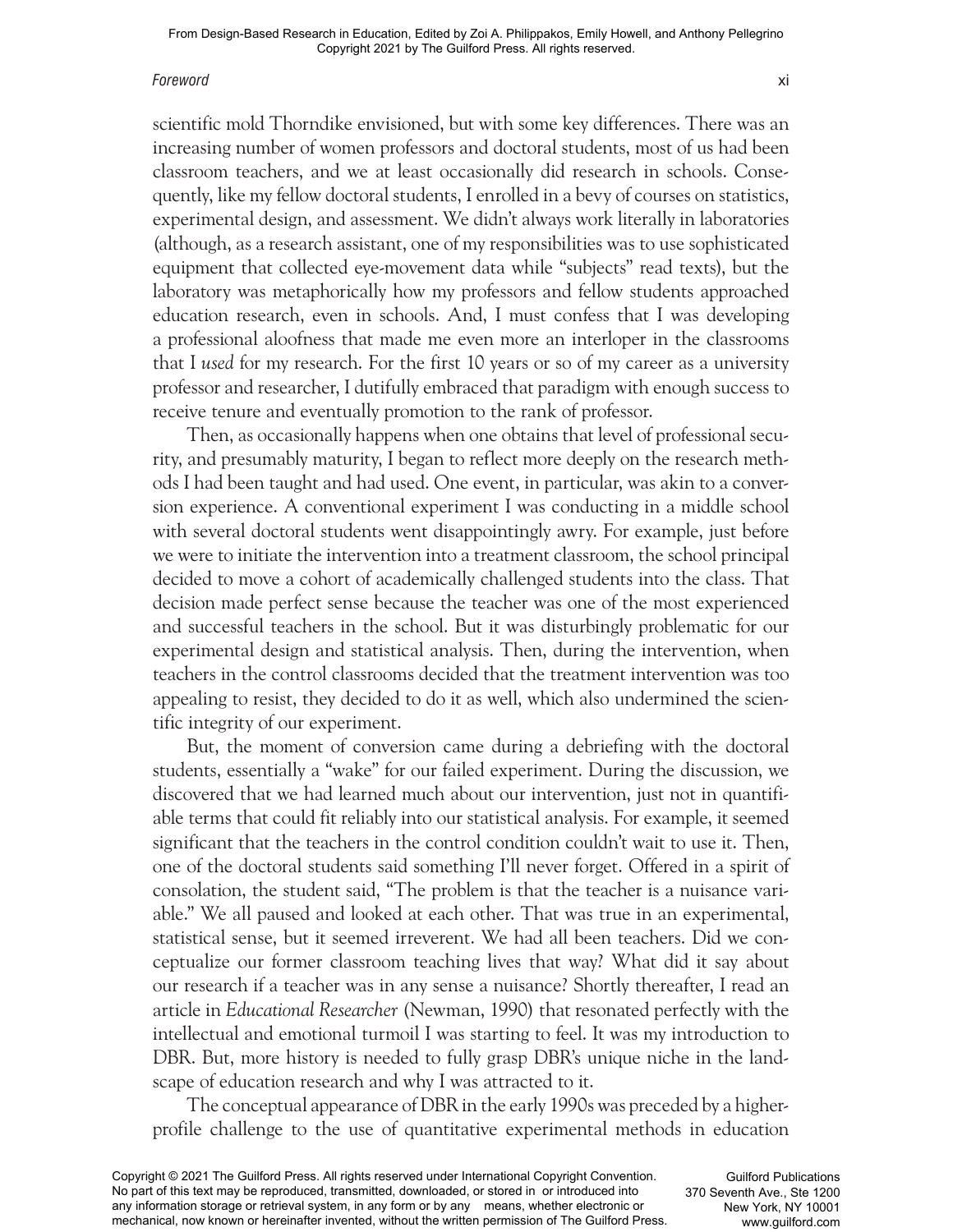#### xii *Foreword*

research.5 In the 1980s, the education research community ruptured into factions leading to the so-called paradigm wars. Many education researchers found that raw empiricism, coldly formulized in statistical analyses, was at odds with the complex, often subjectively human and sociocultural factors in, with, and around instruction. They gravitated toward naturalistic methods and qualitative analyses using methods imported from the social sciences, often driven by critical theory that focused on issues of morality and power. Much of that research included becoming observers, not laboratory experimenters, in schools and classrooms. If the scientific quantitative experimental approach was guided by a laboratory metaphor, the metaphor for qualitative researchers was a lens through which subjective observations were made. But, like different individuals looking with different lenses at the same object under a microscope, qualitative research was mostly descriptive observation accommodating diverse, and often abstract, theoretical interpretations. But it, too, paved a way for the evolution of DBR, which relies heavily on close observation, but in a much different frame that goes beyond observing and describing.

Heated debates about the legitimacy of these two different worldviews and approaches to research continued into the 1990s. However, as blood pressures lowered and the debates cooled, a rapprochement of sorts took hold, opening the way for some researchers to promote the use of mixed methods.<sup>6</sup> Mixed methods created a middle plank of educational research suggesting that it could take the best of both worlds, quantitative and qualitative, and generate research findings that were richer than the sum of its two parts. It also conveniently side- stepped the epistemological arguments offered to defend either quantitative or qualitative approaches. Instead, it claimed pragmatism as its epistemological foundation<sup>7</sup>—a small, but notable, step toward a return to Deweyan views.

Yet, since Dewey, none of these three approaches and their variations have dealt satisfactorily with the most enduring and central failure of education research. Since Dewey, the education research literature has had a distinctly unimpressive record of positively affecting, or effecting, practice, especially when weighed against mountains of published education research. In every decade during the previous century, it is easy to find laments about this longstanding gap between research and practice. The more disingenuous of these chide practitioners for not paying attention to research, more or less absolving researchers of any complicity.

For the most part, those who identify as quantitative, qualitative, or mixedmethods researchers have conducted and reported research that is about, and

<sup>&</sup>lt;sup>5</sup> For a detailed account and analysis of the 1980 paradigm wars at the end of the decade and three scenarios of where it might lead, including one prediction that suggests an approach similar to DBR, see Gage (1989). Interestingly, all of Gage's scenarios occurred to some extent, but failed to become productively integrated, as he had hoped.

<sup>6</sup> For a detailed history of mixed- methods research, see Maxwell (2016).

<sup>7</sup> For an explication of mixed methods and an epistemological justification for them, see Tashakkori and Teddlie (1998).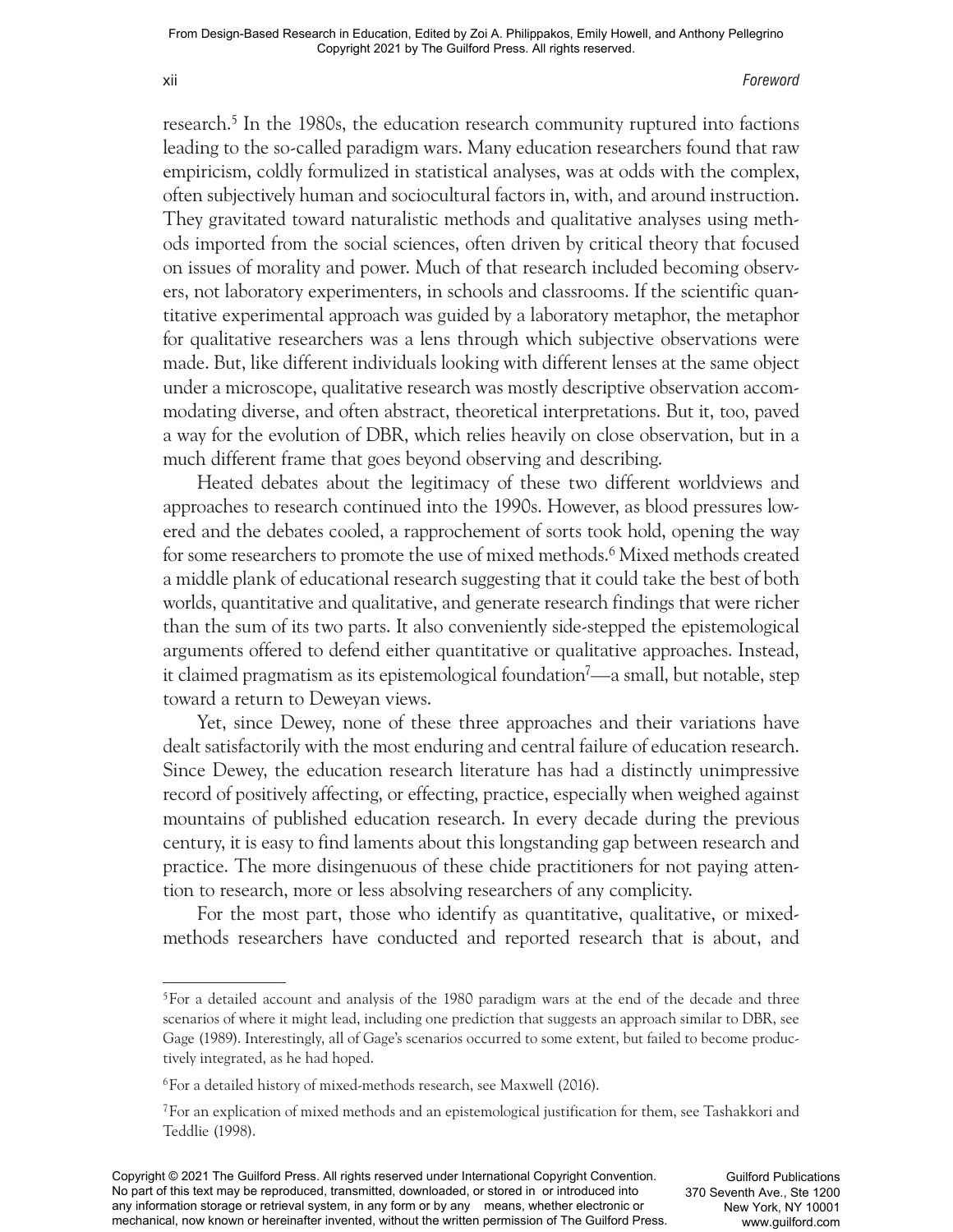#### *Foreword* xiii

maybe in, but not directly for, practice. The boundary between research and practice is more permeable today than the wall that Thorndike advocated, but for conventional quantitative and qualitative approaches, it is nothing like the oneness Dewey saw. For too many researchers, the link between their research and practice remains superficial, at best. For example, it might be limited to a section entitled "Implications for Instruction" tacked on to the end of a research report, or heeding the advice of a mentor to consider how a doctoral dissertation might be published in a researcher journal but then spun into an article for a practitioner journal, or an occasional inservice session after the school day for teachers.

For me, closing this long-lamented gap between research and practice figured prominently in my decision to become a DBR researcher. In that sense, it continues to remind me that it is the most logical and appropriate way to conduct research that meets my, and I think the field's, presumed professional commitment to inform practice. Originally, it responded to my sense of frustration as I came to realize that the methods I had been trained to use cut across the grain of real classrooms and reinforced my aloofness as an education researcher, while suppressing my instincts as a former classroom teacher.<sup>8</sup> It gave me a sense of purpose in my research that was notably lacking earlier in my career.

Admittedly, it also makes me less patient with my colleagues who use other approaches and who sometimes show relatively little interest in how their research informs practice. If professors in schools and colleges of education are not fully engaged in research that directly informs practice, who, we might ask, will do that research? In that regard, a colleague and I (Reinking & Yaden, 2021) have proposed a dynamic continuum along which theory (and research) can be placed to characterize productivity in relation to informing practice. On one end is theory/research that is *scholarship about education.* Those who do scholarship about education focus more abstractly on education as a societal institution, view its practitioners as a group to be studied, and may aspire, but not feel necessarily obligated, to inform educational practice. Such theories, and the research they inspire, often address laudable goals, but they provide little concrete guidance about how to achieve them. For researchers in this realm, education is often positioned as if it were a subtopic of other disciplines (e.g., history, sociology, economics, philosophy, public policy, critical studies). At the other end of the continuum is theory/research for education aimed at determining how those goals can be achieved. Those who theorize and do research in this realm view practitioners as an audience to inform, and they accept a fundamental responsibility to do so. It is at this end of the continuum that DBR exists.

That DBR reunites education research with practice was evident from its conceptual origins, which can be traced most directly to two publications, one by Alan Collins (1992) and another by Ann Brown (1992). Both of these researchers had

<sup>&</sup>lt;sup>8</sup> For an argument suggesting that former teachers who wish to become education researchers must exchange their instincts from practical experience for a theoretical orientation, see Labaree (2003).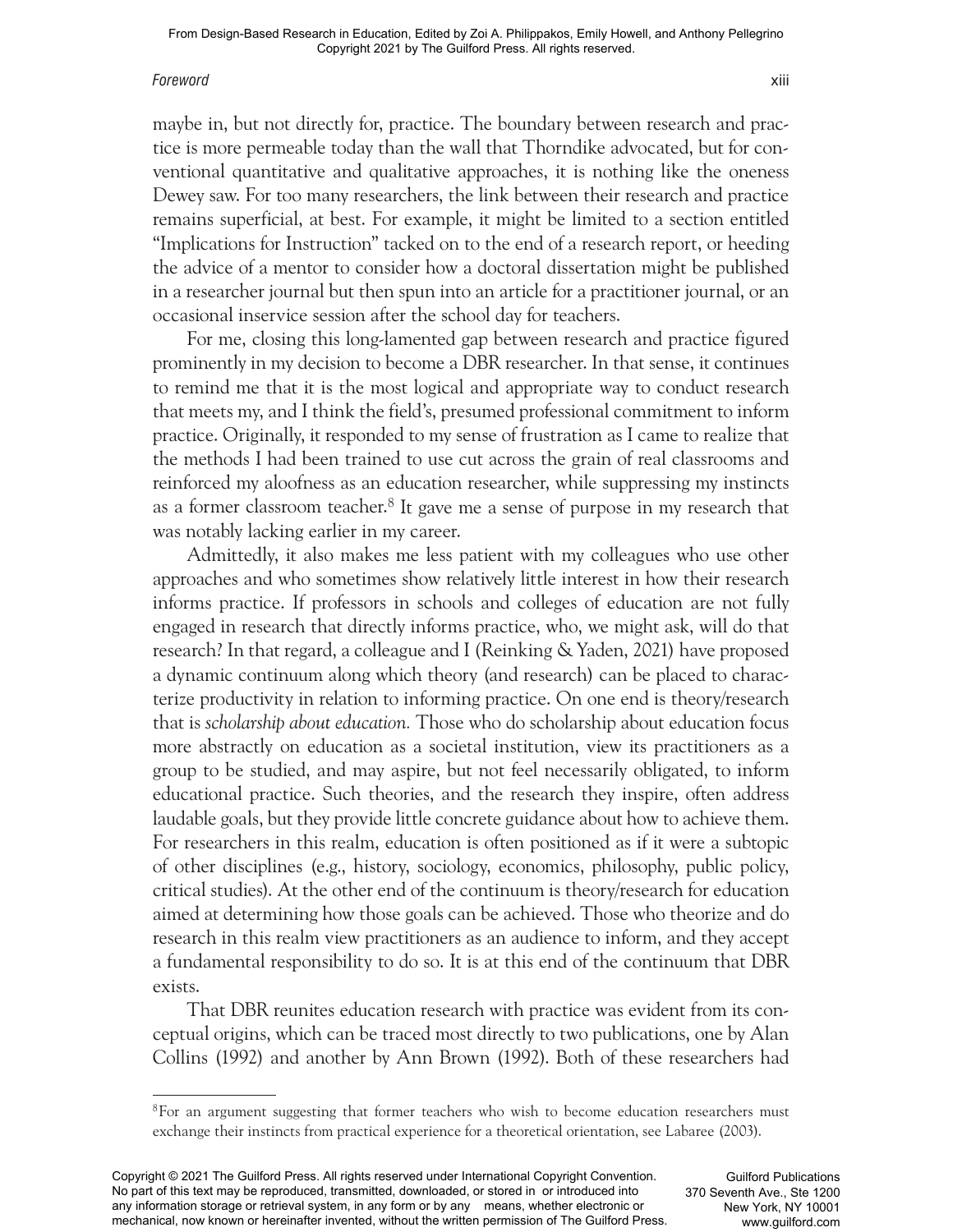#### xiv *Foreword*

roots in cognitive psychology and were associated with an eclectic group of noted scholars who represented expertise in diverse fields including cognition, artificial intelligence, textual meaning, computer programming, instructional design, and social anthropology. The thread unifying this group, which founded what is now called the *learning sciences*, 9 was an interest in developing instructional interventions, often with new digital technologies, that could be used effectively in real classrooms. It was out of this amalgam, thanks mainly to Collins and Brown, that DBR was birthed.

Their articles, both published in 1992, were coincidentally complementary. Collins, in a book chapter entitled "Toward a Design Science in Education," outlined the broad parameters of a new methodological approach. Brown's article, published in the then fledgling *Journal of Learning Sciences,* described a more detailed personal journey toward what both she and Collins called *design experiments*. She referred to herself as a "design scientist" who came to realize that the laboratory methods she had used to research and develop a theory of metacognition while reading texts was of little use in studying how that understanding could be translated into instruction integrated successfully into the complexities of classroom instruction.

To illustrate her design work, she used an intervention she called reciprocal teaching, a technique to enhance the metacognitive aspects of reading comprehension that arose out of her previous laboratory work. Subsequently, that approach became not only one of the most well-researched interventions in literacy instruction (using conventional experiments and DBR), it also became widely used and laid the foundation for strategy instruction as a domain of teaching reading comprehension. Clearly, from its earliest days, DBR directly informed and influenced instructional practice in a way that other mainstream approaches did not. I believe that it is also noteworthy that DBR is the only methodological frame endogenous to education, not being imported from the physical or other social sciences.10

Brown's article is also where this brief history of education research comes full circle. She wrote discursively in her article about the compatibility of design experiments with Dewey's views about education, educational practice, and knowledge. In addition, she addressed how research that involved introducing innovative practices often necessitated addressing the challenge of teachers' natural inclination to resist moving away from established practices, which can be a pervasive issue for DBR researchers. She also made it clear that her work as a design scientist was methodologically neutral in terms of data collection and analysis. Although DBR employs analytical tools familiar to quantitative and qualitative researchers, it repositions those tools within a different epistemology and paradigmatic frame well suited, if not essential, to education. Within the philosophy of science, that frame is an expression of instrumentalism (about which Dewey also wrote), and

<sup>&</sup>lt;sup>9</sup> For a history of the learning sciences, see Lee (2018).

<sup>10</sup> DBR has actually been imported from education into other fields of study such as public health political science.

Copyright © 2021 The Guilford Press. All rights reserved under International Copyright Convention. No part of this text may be reproduced, transmitted, downloaded, or stored in or introduced into any information storage or retrieval system, in any form or by any means, whether electronic or mechanical, now known or hereinafter invented, without the written permission of The Guilford Press.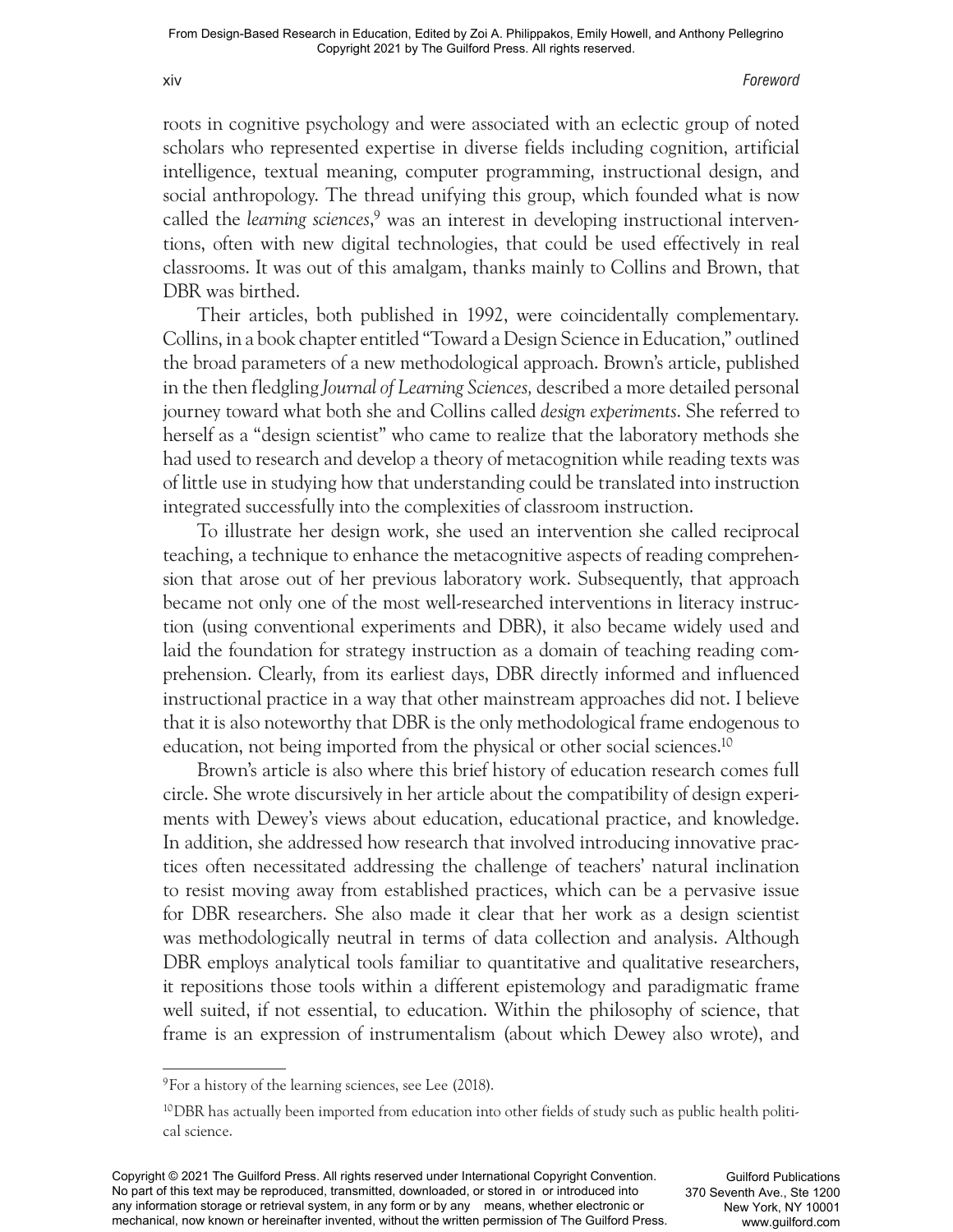#### *Foreword* xv

thus methodologically related to mixed methods, although Brown noted that qualitative observations and analyses were necessary.

DBR is not just another approach to collecting and analyzing data. Instead, it offers a different ethos that foregrounds an entirely different domain of research questions. Quantitative experimental methods, guided by a laboratory metaphor applied to instructional options, ask, "How can we identify the best instructional practice?" Qualitative naturalistic methods, guided by a lens metaphor, ask, "How can we deeply understand instructional environments and interventions through systematic observation?" DBR, on the other hand, guided by an engineering metaphor, asks, "How can we gain deep understanding of pedagogy by designing interventions that accomplish valued goals?" DBR embraces any form of data collection and analysis that serves that purpose, typically undergirded by a strong base of experience in classrooms. Consistent with Dewey, DBR blurs the distinction between research and practice, treating practitioners as collegial partners, and sometimes as fellow researchers. It also views classrooms as complex ecologies in which one, sometimes seemingly small adaptation or change can have cascading effects, positively or negatively. This is a dynamic that anyone who has been a classroom teacher clearly knows and understands. Any researcher who does not acknowledge and accept that complexity is either delusional or dishonest, and failing to address that complexity abdicates researchers' responsibility to help practitioners deal with it.

Since its inception and continuing to the present, the community of DBR researchers has grown in number and diversity. Although its core ethos has remained solid, methodologically it has morphed into a diverse array of frames and approaches. For better or worse, they are described with a panoply of terms, several of which are on display in this volume's chapters. Some of these conceptualizations and approaches include Collins's and Brown's original term, design experiment, but now include others as well, such as development research, formative experiment, design- based implementation research, and participatory design research, and may include links to action research and improvement science (McKenney & Reeves, 2020). Arguably, all fit reasonably well under the umbrella of the DBR ethos. Also arguable is that various approaches to DBR are better suited to particular contexts and purposes, which is amply illustrated in the remainder of this book. For example, the chapters that follow illustrate how DBR can be applied somewhat differently to designing curriculum, creating classroom interventions aimed at accomplishing specific goals in different subject areas, initiating large- scale reforms within school districts, conducting effective professional development, and implementing interventions aimed at increasing social diversity. In my view, there is no one correct way to do design experiments, beyond engaging systematically in goal-oriented design that is formative and practically informative, and that generates theories of pedagogy embedded in practice.

This diversity might also be comparable to diverse approaches available within quantitative and qualitative research methods (e.g., qualitative methods include ethnographies, case studies, interviews, and phenomenological approaches). Yet,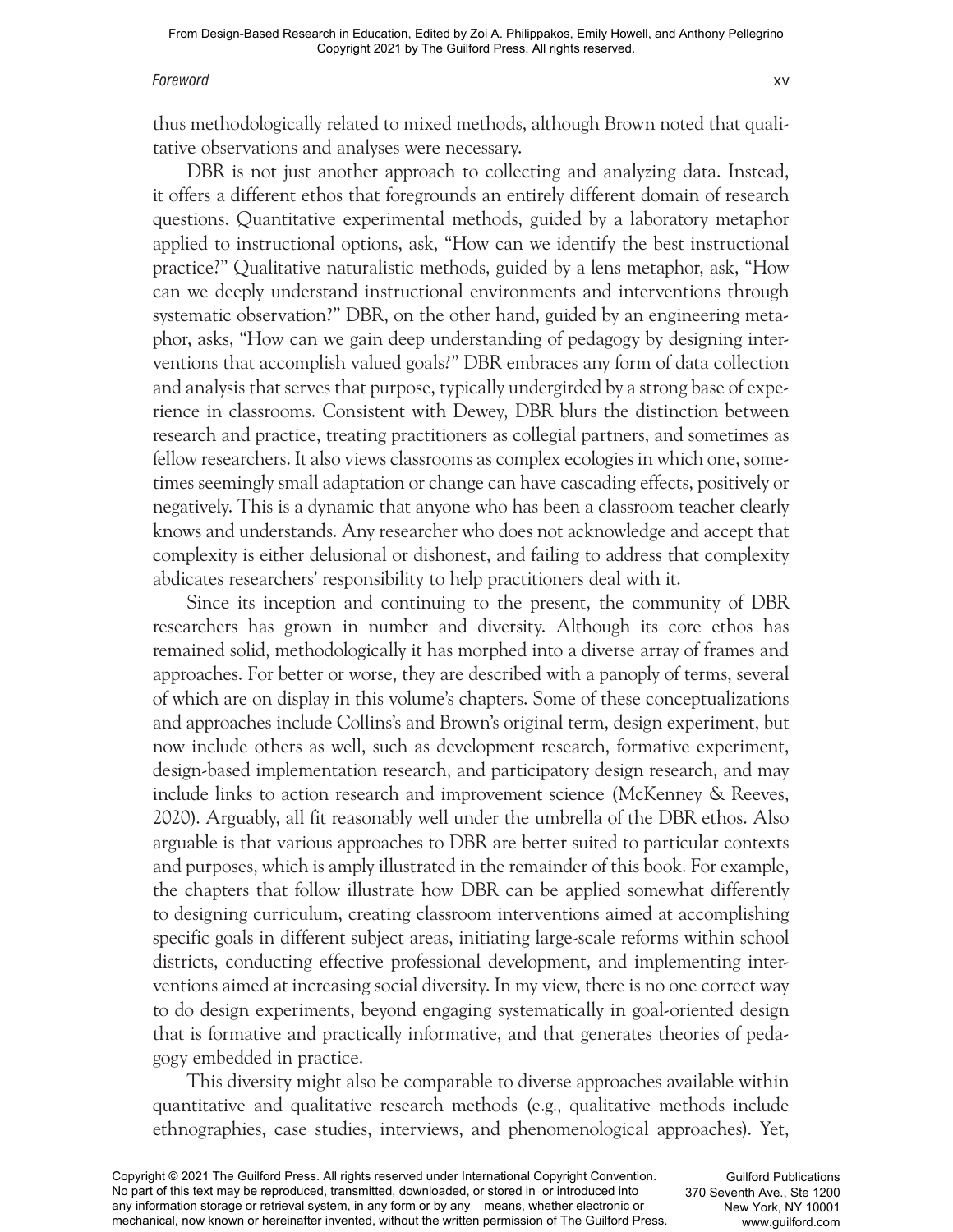#### xvi *Foreword*

the DBR community has not clearly come to terms with firm categories or boundaries that separate them— and perhaps it shouldn't. In fact, in one sense this diversity and continuous evolution are consistent with DBR's ethos. That is, DBR itself might be expected to be designed and redesigned as needed in local circumstances, or as it is applied to new contexts and particular goals. Put another way, we may need to guard against the excesses of what has been called "hardening of the categories."

Returning to my personal history, I remain engaged in an ongoing journey in contemplating the totality of DBR— one now approaching three decades. Semiretirement provides even more time for reflection. It has been a rewarding journey that has included conducting and publishing DBR studies, serving as an editor and reviewer of DBR manuscripts, coauthoring a book about DBR, and the gracious invitation to write this foreword. It also includes reading journal articles and books, such as this one, where I learn how others have interpreted DBR and applied it in different ways and in diverse contexts. Invariably, I have learned, and continue to learn, something new from each experience in my own research and writing, from serving on many doctoral dissertation committees guiding a DBR project, and from engaging vicariously with the work and thinking of DBR colleagues such as the editors of and contributors to this volume. I am continuously learning its subtleties and refining my own understandings.

In that vein, occasionally I list 10 personal things I think I know or value about DBR. Each list is never quite the same or in the same order. I have found this exercise also useful in teaching graduate courses on DBR. During a semester, I ask students to develop and update a list of 10 things they think are particularly unique, valuable, and personally attractive about DBR. Here is my personal list on this occasion, no doubt influenced by having read this book:

1. *DBR is guided by an explicit goal*. A goal not only gives concrete purpose to a research project, it anchors coherence (but see also item 2). Interestingly, when I require my students to develop a one-sentence goal, they find it quite challenging. It can take me hours to satisfactorily hone the wording of an overarching goal for a study. But, the process of doing so is an important and insightful step. I also insist, for them and for myself, that a goal be justified in the literature and often in the realm of democratic values à la Dewey.

2. *DBR makes space for the unexpected*. All instructional moves, from the mundane (e.g., changing a seating arrangement) to the more profound (e.g., engaging in less teacher talk), have unintended as well as intended consequences. My data collection and analysis always include a category for unintended consequences, so I attend to that reality. It can inform a current study and may lead to further research. It also makes me wonder, especially with regard to those who use medical research as a model for education research, why education researchers don't specify the possible side effects of our "treatments."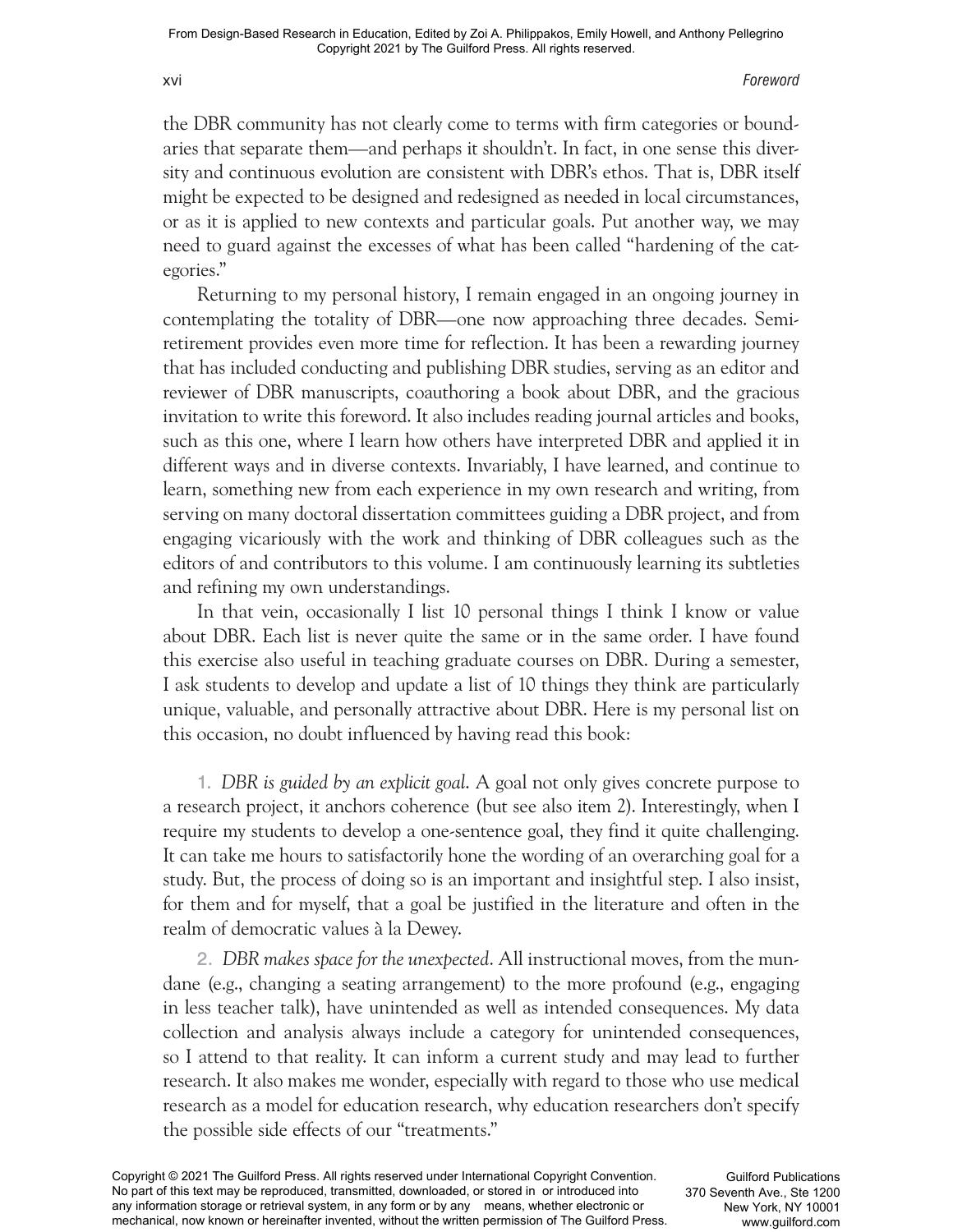#### *Foreword* xvii

3. *DBR foregrounds consequential validity and case- to- case generalization*. These could be separate items, but they are related. Experimental studies seek to balance internal validity (setting up an experiment to make valid causal connections) and external validity (experimental tasks like those occurring naturally). But, increasing one often decreases the other— a catch-22. External validity isn't an issue for DBR. It is always conducted in naturally occurring complex learning environments. Neither is internal validity, because it is nigh impossible to identify precise causal chains among the many interacting variables in classrooms. Instead, DBR seeks consequential validity (Messick, 1992), achieving valued goals more or less reliably and in the process identifying consequential (i.e., influential), not unequivocal causal variables. Likewise, experimental studies seek generalization from a sample (a few representative cases) to a population (everyone who might use a particular intervention). DBR seeks case-to-case generalization (Firestone, 1993), which essentially means that the more a teacher's situation (i.e., case) is like the one in a particular DBR study, the more likely findings will hold (again, like a medical doctor diagnosing a case). That means replication is particularly useful and important in DBR, which is another idea that could be a separate item in this list.

4. *DBR offers recommendations, not prescriptions, for practice*. This aspect counters the conceit, most evident among quantitative researchers, and policymakers looking for final answers, that the object of education research is to identify best practice for every teacher anywhere (Thorndike's legacy lives on). Most prominent is the U.S. Department of Education's What Works Clearinghouse, which, from a DBR perspective, might be recast as "What It *Takes* to Work Clearinghouse." Using research findings as dictates removes all of teachers' professional judgment from the equation (see item 10). I have written elsewhere (Reinking, 2007) that the concept of best, or so- called evidence- based, practice, is unreasonable and should instead be a quest to determine good and better practice.

5. *DBR reveals and naturally attends to failure, treating it as data that open up possibilities for deep understanding.* Engineers, as designers, systematically investigate failure (e.g., wind tunnels that determine conditions that will lead an airplane's wing to fail). Failure does not have to be manufactured in DBR research. It happens naturally. As Decker Walker (2006) has argued poetically, our goal as design- based researchers is not to create an intervention that is immune to failure, but one that might fail more gracefully. A major historical limitation of education research is that there is virtually no systematic analysis of failure, which, since failure is routine in the physical sciences, calls into question whether education research is truly scientific.

6. *DBR is intellectually stimulating, because it requires creative, diagnostic problem solving.* DBR researchers are inevitably problem solvers. They must continuously be attuned to the question "What is really happening here?" because making reliable, stable predictions associated with teaching is incredibly difficult, if not impossible.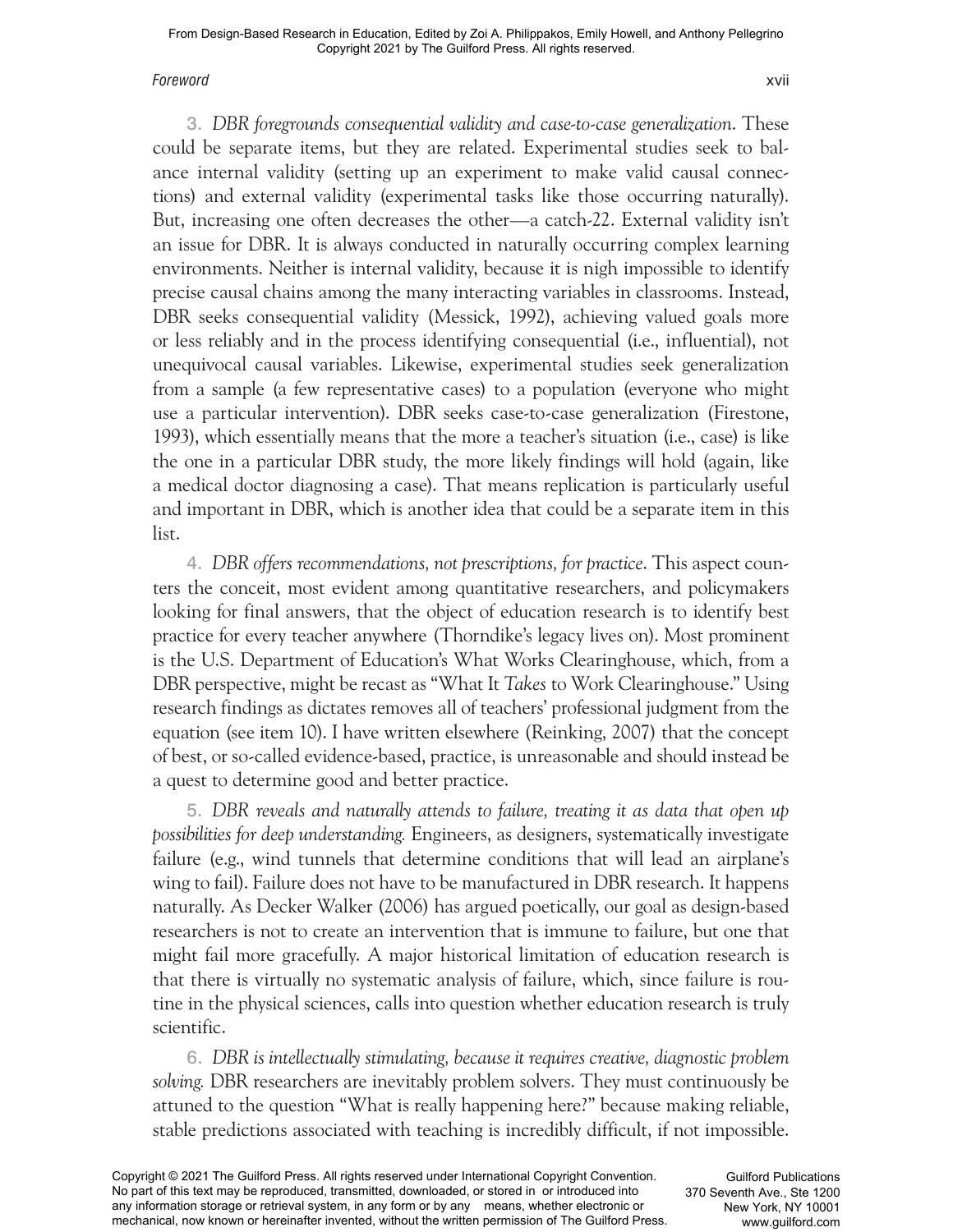#### xviii *Foreword*

Instructional environments are unbounded spaces that entail radical uncertainty in the domain of "wicked problems" (Kay & King, 2020). They entail diagnosis and creative thinking about solutions, and diagnostic thinking has been argued to be more generative, divergent, and creative than causal thinking (Sloman & Fernbach, 2017). In DBR, there are invariably multiple challenging obstacles to achieving success, and thus is fertile ground to learn something that no one has seen clearly or thought about before. I think of the scene from the movie *Apollo 13* with the three astronauts trying to make it back to Earth in their damaged spacecraft and running out of oxygen. The chief engineer on the ground gathers his team, saying we must figure out how to make this fit into that using only this, while throwing a box of miscellaneous items found on the spacecraft onto a table. It is a great analogy for DBR. Designing instruction is engaging because it is difficult, but potentially deeply revealing.

7. *DBR looks beyond effectiveness to aspects such as appeal and efficiency— and importance* (Reigeluth & Frick, 1999). Put simply, what good is an intervention that results in measurable gains in learning or competence in a skill that is unnecessary, that is implemented in a way that practitioners and students/users dislike, or that requires so much time and resources that it is completely unfeasible? What can work (under controlled conditions) isn't always important, and doesn't always work under less than ideal conditions in a way that is completely satisfying to those who must implement it.

8. *DBR is productively theoretical*. Some critics have unfairly criticized DBR for being atheoretical, that is, only aimed at designing something that works. That criticism is no more valid than saying that the Wright brothers' efforts to design an airplane were atheoretical (Stokes, 1997). They knew well and used Bernoulli's theory of lift in their design, but their genius was to build a machine that would enable controlled flight, consequently founding the field of aerodynamics. Similarly, and just as important, DBR produces theories that are more productive. They inherently test existing theory in practice and generate new pedagogical theories that are more immediately applicable to practice. These new theories have been called "local" or "humble" or even more modestly labeled not as theories but as "assertions" or "conjectures" (Bell, 2004; Cobb, Confrey, diSessa, Lehrer, & Schauble, 2003). They must necessarily be so because they are contextually contingent, which makes them productively useful to practice in the spirit of instrumentalism.

9. *DBR is about infidelity, not fidelity*. No, not that kind. Fidelity means prescriptively (see item 4) following an instructional protocol precisely without variation (think recipes). It is promoted as a necessary and desirable aspect of experimental studies. It is also one of two convenient "excuses" offered when a so-called evidence- based intervention doesn't work: (1) lack of fidelity, or (2) not enough time applying fidelity for the expected effects to appear. Any teacher knows that good instruction needs to be adapted to particular students, the instructional context, available resources, and so forth. So do DBR researchers. That reality means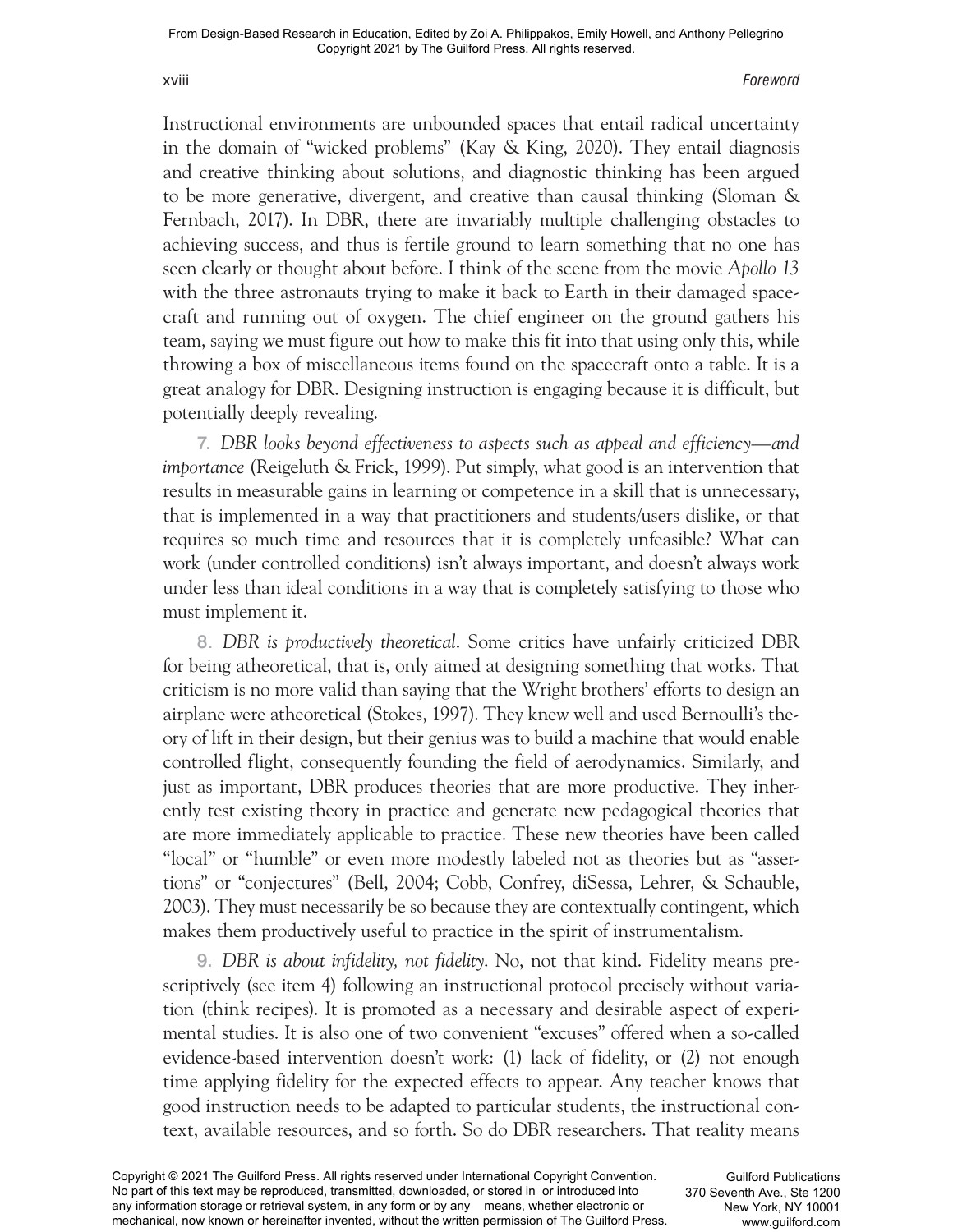#### *Foreword* xix

infidelity is necessary and useful, and, more importantly, informative. Fidelity is a fantasy and a product of conceptualizing classrooms as laboratories (Thorndike's legacy).

10. *DBR respects and values the professional judgment of practitioners*. A common narrative trope is a supervisor, senior military officer, and so forth, who has little experience but who thinks they know more than the longtime repairman or noncommissioned officer engaged in day-to-day practice (Thorndike, again). One of my greatest assets as a DBR researcher has been having the good fortune to be married for 45 years to a highly successful, and well-loved, elementary schoolteacher. She has been a sounding board and reality check for my theoretical musings and interpretations of research.

Readers of this book will get glimpses of these personally attractive and useful aspects of DBR and many others that might be listed. The editors have assembled a group of contributors who are well positioned to share their ongoing work using DBR and the insights they have gained along the way. The contributors include seasoned researchers who, like me, came to know, understand, and use DBR after many years of conducting and publishing research within more established paradigms of education research. Others are mid-career, and a few are newer scholars who have used DBR in their dissertation studies and who are now building their careers around DBR research. Collectively, they and their respective chapters testify to the attraction of DBR and to how it has slowly, but steadily, moved into the mainstream of education research. This book is an important milestone in that historical progress.

> DAVID REINKING, PhD *University of Georgia*

### **REFERENCES**

- Bell, P. (2004). On the theoretical breadth of design- based research in education. *Educational Psychologist, 39,* 243–253.
- Biesta, J. J., & Burbules, N. C. (2003). *Pragmatism and educational research*. Lanham, MD: Rowman & Littlefield.
- Brown, A. L. (1992). Design experiments: Theoretical and methodological challenges in creating complex interventions in classroom settings. *Journal of Learning Sciences, 2*(2), 141–178.
- Cobb, P., Confrey, J., diSessa, A., Lehrer, R., & Schauble, L. (2003). Design experiments in educational research. *Educational Researcher, 32*(1), 9–13.

Collins, A. (1992). Toward a design science of education. In E. Scanlon & T. O'Shea (Eds.), *New directions in educational technology* (pp. 15–22). Berlin: Springer- Verlag.

Firestone, W. A. (1993). Alternative arguments for generalizing from data as applied to qualitative research. *Educational Researcher, 22*(4), 16–23.

Copyright © 2021 The Guilford Press. All rights reserved under International Copyright Convention. No part of this text may be reproduced, transmitted, downloaded, or stored in or introduced into any information storage or retrieval system, in any form or by any means, whether electronic or mechanical, now known or hereinafter invented, without the written permission of The Guilford Press.